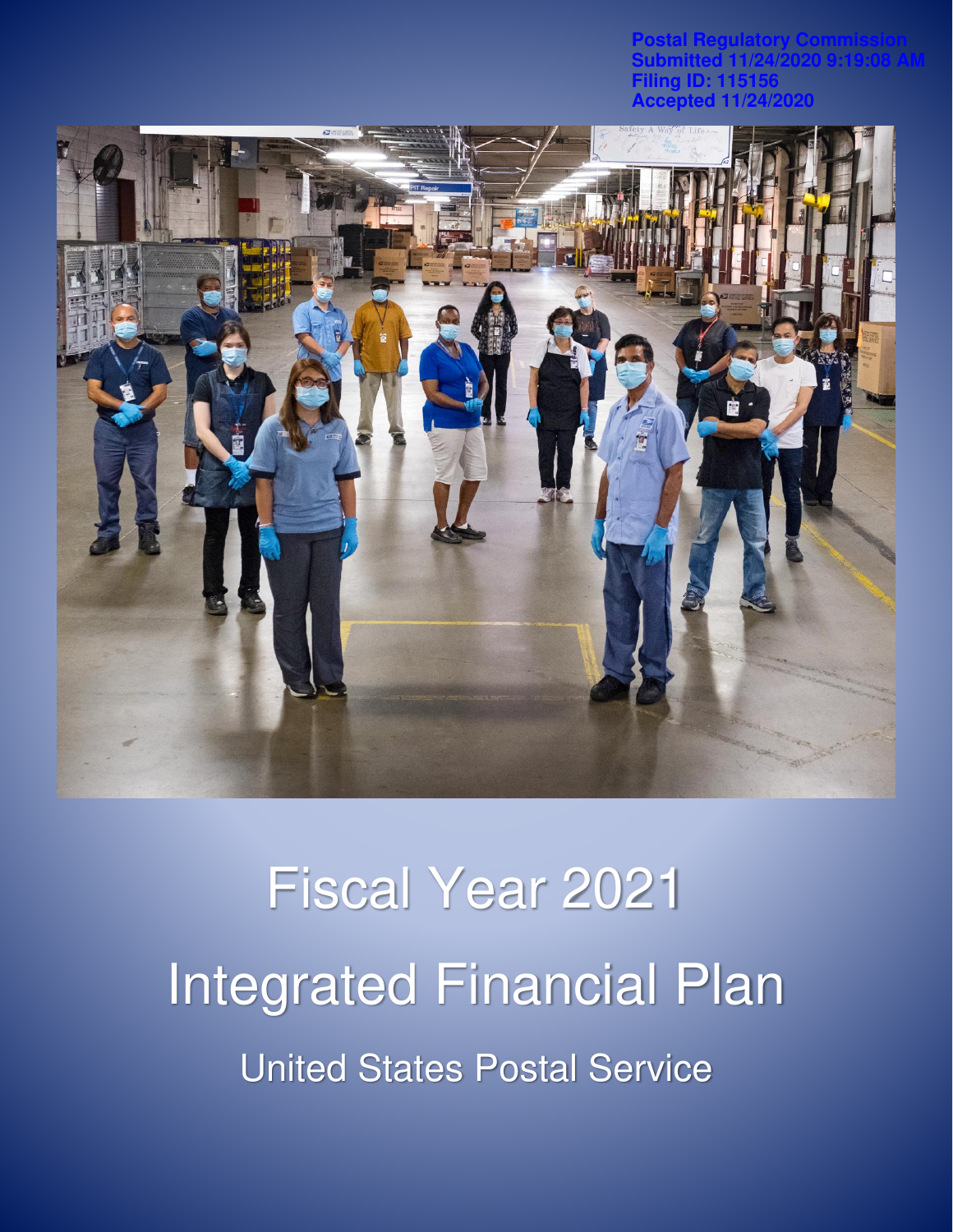#### **EXECUTIVE SUMMARY**

Fiscal Year (FY) 2020 was full of unprecedented challenges for the Postal Service, including the COVID-19 pandemic and resulting economic shutdown, wildfires throughout much of the western U.S., an extremely active 2020 hurricane season and an unprecedented reliance on the mail to inform voters and deliver ballots. Nonetheless, the Postal Service continued to deliver its essential services through all these challenges and reported a better-thanplanned 2020 controllable loss of \$3.8 billion. The net loss for the year was \$9.2 billion. Our Annual Report on Form 10-K, which was filed with the Postal

| <b>Statement of Operations</b>                            |                  |          |                |             |  |  |  |  |
|-----------------------------------------------------------|------------------|----------|----------------|-------------|--|--|--|--|
| In Billions                                               | FY2020<br>Actual |          | FY2021<br>Plan |             |  |  |  |  |
| Revenue                                                   | \$               | 73.2     | \$             | 70.9        |  |  |  |  |
| Controllable Expenses 1, 2                                |                  | 77.0     |                | 76.5        |  |  |  |  |
| Controllable Income 1, 2                                  | S                | (3.8)    |                | (5.6)<br>\$ |  |  |  |  |
| RHB Normal Cost Actuarial Revaluation & Amortization 3, 4 |                  | (0.7)    |                | (0.9)       |  |  |  |  |
| Workers' Comp. Fair Value and Other Non-Cash Adj.         |                  | (1.6)    |                |             |  |  |  |  |
| FERS Unfunded Liabilities Amortization 3                  |                  | (1.3)    |                | (1.4)       |  |  |  |  |
| CSRS Unfunded Liabilities Amortization 3                  |                  | (1.8)    |                | (1.8)       |  |  |  |  |
| <b>Net Loss</b>                                           |                  | \$ (9.2) |                | \$ (9.7)    |  |  |  |  |
| <b>Mail Volume (Pieces)</b>                               |                  | 129.2    |                | 116.0       |  |  |  |  |

1. Before Retiree Health Benefits (RHB) amortization and actuarial changes to RHB normal cost, Federal Employee Retirement System (FERS) and Civil Service Retirement System (CSRS) unfunded liability amortization, and non-cash adjustments to workers' compensation liabilities.

2. The RHB normal cost for 2020 totaled \$3.8B, of which \$4.0B was considered controllable. Controllable expenses for 2020 include only the portion that was estimated based on information from OPM prior to the issuance of the

FY2020 IFP. 3. This represents the amortization expense related to the FERS, CSRS, and Postal Service Retiree Health Benefit Fund liabilities. These are based on the invoices from OPM.

Regulatory Commission (PRC) on November 13, 2020, contains a detailed analysis of the 2020 financial results and provides a baseline for understanding our projected 2021 results.

The 2021 Integrated Financial Plan (IFP) anticipates continued financial challenges for the Postal Service, as package volumes are expected to begin to decline relative to the pandemic-driven volume surge in the second half of 2020, while declines in mail volume continue and costs escalate. This is projected to result in a controllable loss of \$5.6 billion and a net loss of \$9.7 billion in 2021.

Revenue is projected to decline by \$2.3 billion in 2021. This decrease is driven primarily by Market-Dominant volumes, which are expected to decline by over 12 billion pieces. Market-Dominant revenues are also expected to fall, as price increases capped at CPI are insufficient to offset continuing volume losses.

Controllable expenses in 2021 are expected to decrease by \$0.5 billion (0.6 percent) due to aggressive work hour reductions. This expense reduction will occur in spite of a \$0.3 billion increase in contributions for Federal Employees Retirement Systems (FERS) normal costs mandated by the U.S. Office of Personnel Management (OPM) and continued pandemic-related expenses for transportation and personal protective equipment. Controllable personnel expenses also include normal costs for retiree health benefits, which are estimated to be \$3.9 billion in 2021. Transportation costs are expected to decrease by \$0.1 billion, although this is contingent on the resumption of full capacity commercial air service by mid-year, which will allow us to reduce our dependence on more costly contract carriers. Supplies and services expenses are expected to continue at elevated levels due to additional spending on cleaning and personal protective equipment (PPE) resulting from the pandemic.

Beginning in 2017, the 10-year retiree health benefit (RHB) pre-funding schedule was replaced with a requirement that the Postal Service fund the normal costs of RHB earned by current postal employees, as well as a requirement to make amortization payments to pay down the unfunded liability of the Postal Service Retiree Health Benefits Fund (PSRHBF). These are calculated by OPM. The estimated RHB amortization expense for 2021 is \$0.9 billion. The 2021 amortization expenses to pay down the unfunded liabilities of the Civil Service Retirement System (CSRS) and FERS are estimated by OPM to be \$1.8 billion and \$1.4 billion, respectively. These expenses are not included in controllable expenses because they are highly sensitive to actuarial assumptions outside of our control. For example, a one percent increase in the discount rate applied to the RHB liability would decrease the liability amount by \$15.1 billion and decrease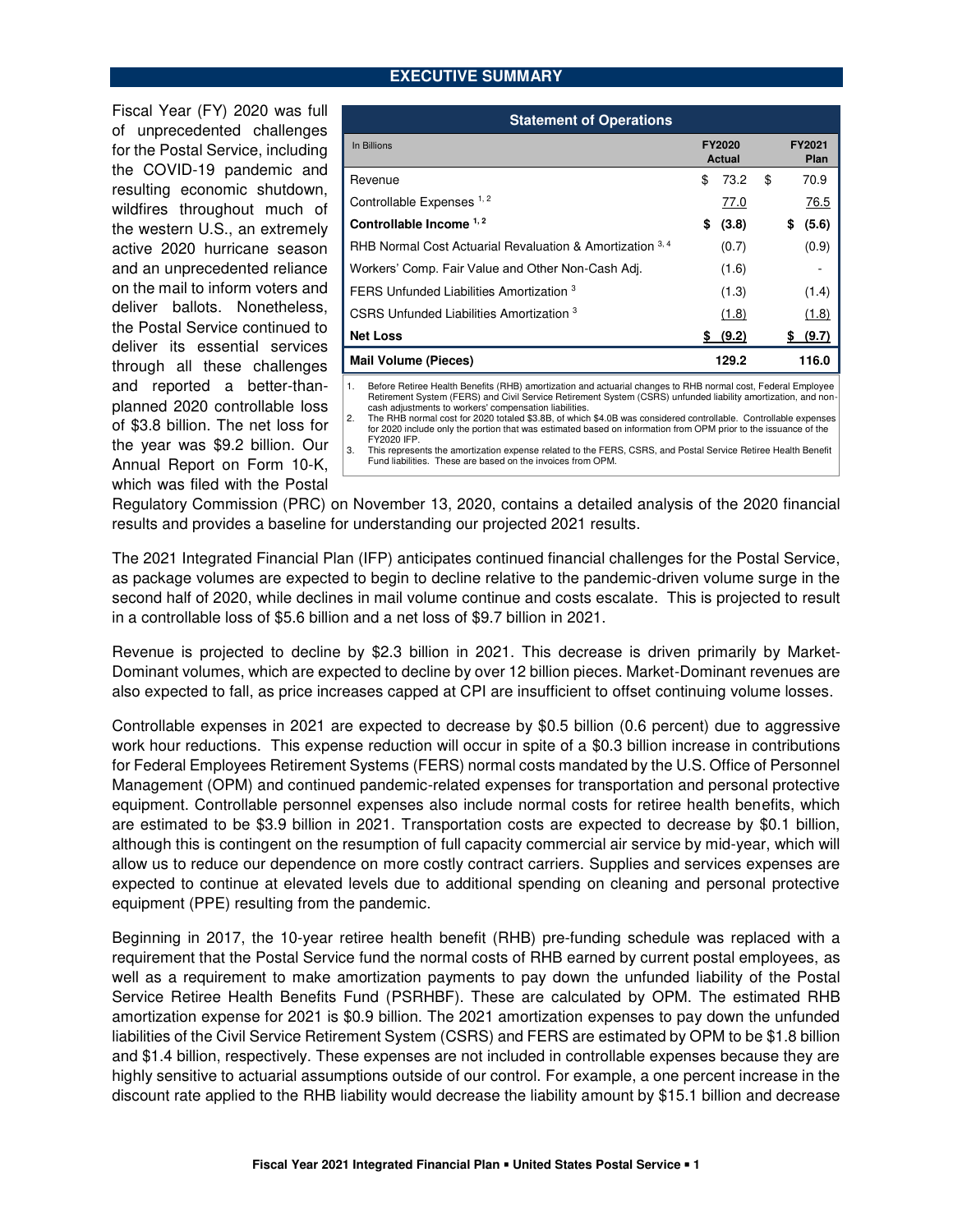the annual amortization payment by \$0.7 billion, while a one percent decrease in the rate would increase the liability and amortization payment by \$18.4 billion and \$0.9 billion, respectively. Discount rate changes could also lead to large changes in the actuarial liabilities and amortization expenses associated with CSRS and FERS.

The IFP does not project the non-cash portion of workers' compensation expense, because it is dependent on actuarial assumptions, interest rates, and other factors that are outside of management's control and extremely difficult to predict. For example, a one percent increase in the discount rate would cause a decrease in the September 30, 2020 workers' compensation liability and related expense of approximately \$2.3 billion. Similarly, a one percent decrease in the discount rate would cause an increase in the September 30, 2020 workers' compensation liability and related non-cash fair value expense of approximately \$2.9 billion.

The IFP projects that 2021 work hours will be approximately 21 million lower than in 2020. These work hour reductions will be realized by achieving efficiency improvements in all aspects of processing, delivery, retail, maintenance, and transportation and administrative operations, in order to better align our infrastructure with mail volume declines.

We continue to pursue financial stability through product development and innovation, pricing strategies, improved operational efficiencies, and cost reductions. However, it will also take significant legislative reforms, and additional regulatory pricing flexibility, to eliminate our net losses, re-balance our assets and liabilities and eliminate the accumulated net deficiency.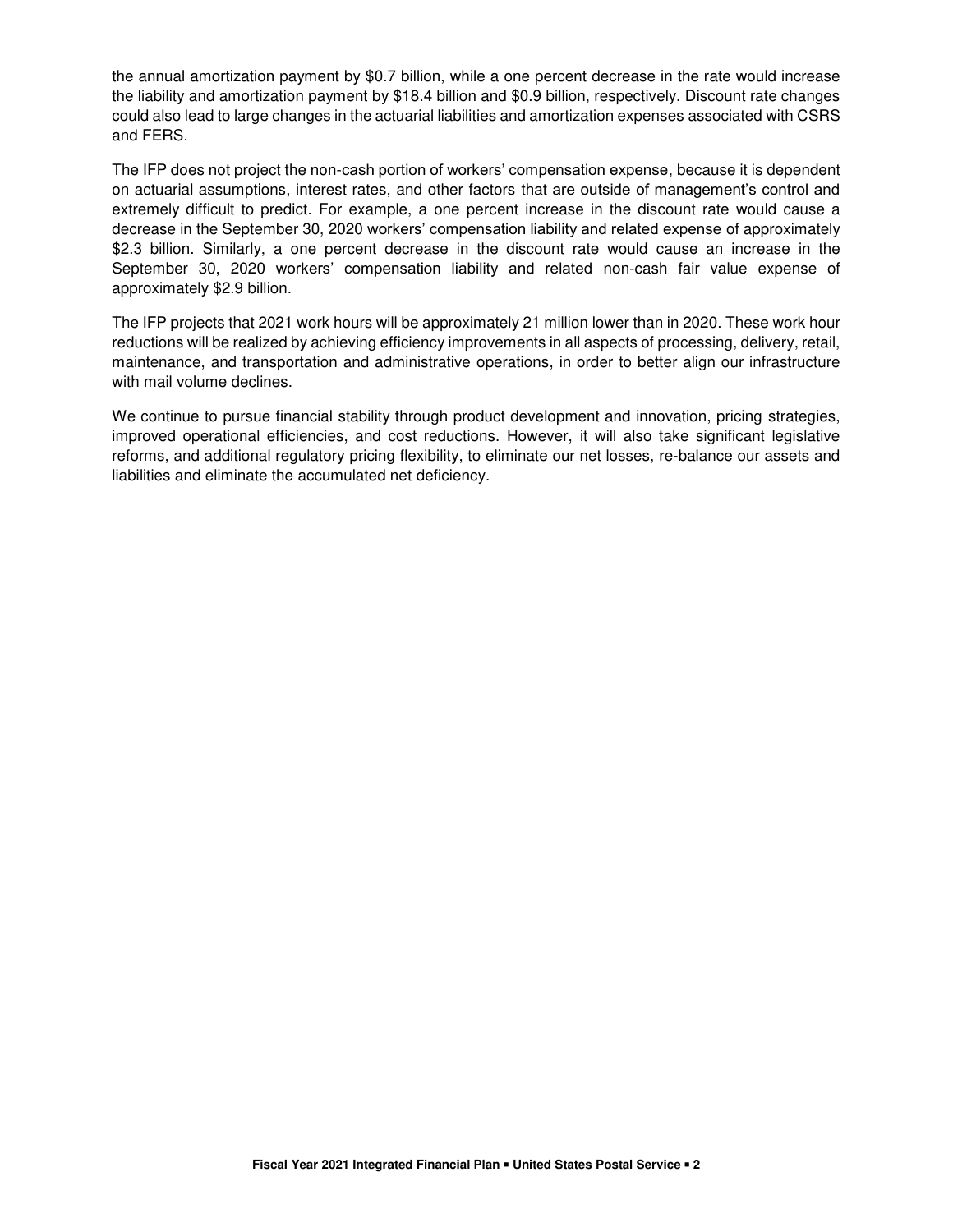#### **ECONOMIC ASSUMPTIONS**

In developing the IFP, we consider many factors, such as multi-year trends in our product sales (with greater weight on more recent trends), expected market growth or decline, competitive market dynamics, changes in prices and marketing programs, the expected rate of migration of hard-copy mail to digital media, and the expected state of the overall economy. The ongoing effects of the COVID-19 pandemic on the economy as a whole, consumer spending, business investment and employment complicate the picture going forward and greatly increase the level of uncertainty and variability associated with our financial projections.

At the time this plan was developed, the economy was projected to grow slowly and unevenly in 2021, with sectors such as eCommerce growing strongly, while others, such as air travel, lag. Employment, wages and real disposable income, and consumer spending are expected to grow modestly in the wake of the pandemic; however, high levels of unemployment are expected to continue for some time. Economists' estimates of Gross Domestic Product (GDP) growth vary widely; most forecasts do not anticipate that GDP

will approach postal quarter (PQ) 1, 2020 levels until about PQ 2, 2022<sup>1</sup> . Low inflation, and stable interest rates will have a positive influence on economic growth in 2021. However, much uncertainty revolves around the course of the ongoing pandemic, including the potential for the development and dissemination of a vaccine, which may dictate the timing and pace of the economic recovery for some significant sectors of the economy.

Beyond the broad economic factors discussed above, significant business-specific risks remain. Market-Dominant mail volumes continue to decline, as mailers migrate to digital solutions for communication, transactional and advertising needs. Market-Dominant volumes dropped

| <b>Economic Drivers</b>                                            |                                  |                           |  |  |  |  |
|--------------------------------------------------------------------|----------------------------------|---------------------------|--|--|--|--|
|                                                                    | <b>FY2020</b><br><b>Forecast</b> | FY2021<br><b>Forecast</b> |  |  |  |  |
| <b>Gross Domestic Product</b>                                      | $-3.1%$                          | 0.3%                      |  |  |  |  |
| e-Commerce                                                         | 32.7%                            | 5.1%                      |  |  |  |  |
| <b>Consumer Price Index for All Urban</b><br>Consumers             | 1.2%                             | 1.2%                      |  |  |  |  |
| <b>Consumer Price Index for Urban Wage</b><br>and Clerical Workers | 1.1%                             | 1.2%                      |  |  |  |  |
| <b>Employment</b>                                                  | $-4.2%$                          | 0.5%                      |  |  |  |  |
| <b>Investment</b>                                                  | $-9.5%$                          | $-1.3%$                   |  |  |  |  |
| Transportation                                                     | 1.1%                             | $0.0\%$                   |  |  |  |  |

rapidly in the immediate aftermath of the economic shut-downs in the spring of 2020, but recovered somewhat as the year drew to a close, due, in part, to significant growth in political and election mail volume. This growth in political and election mailings will peak in October, which will boost Quarter I, 2021 results. It remains to be seen whether the accelerated rate of Market-Dominant volume decline experienced in the second half of 2020 represents a temporary blip, or portends a permanent step down, reminiscent of the volume decline resulting from the Great Recession when volumes dropped by approximately 20 percent from 2007 - 2010.

The package volume surge that began in April, 2020, is expected to continue into 2021, with an especially demanding holiday season; however competition in package delivery is increasing quickly, with some customers in-sourcing delivery, or experimenting with delivery alternatives, while package delivery competitors seek to improve density within their own delivery networks. These factors will likely dampen volume growth later in the year. By the second half of the fiscal year, package volumes are expected to decline from 2020's elevated levels. This forecast is largely dependent on the course of consumer and business behavior in the wake of the pandemic and whether some of the ecommerce growth witnessed in 2020 returns to traditional retail in 2021.

l.

<sup>&</sup>lt;sup>1</sup> Wall Street Journal survey of economists, September, 2020.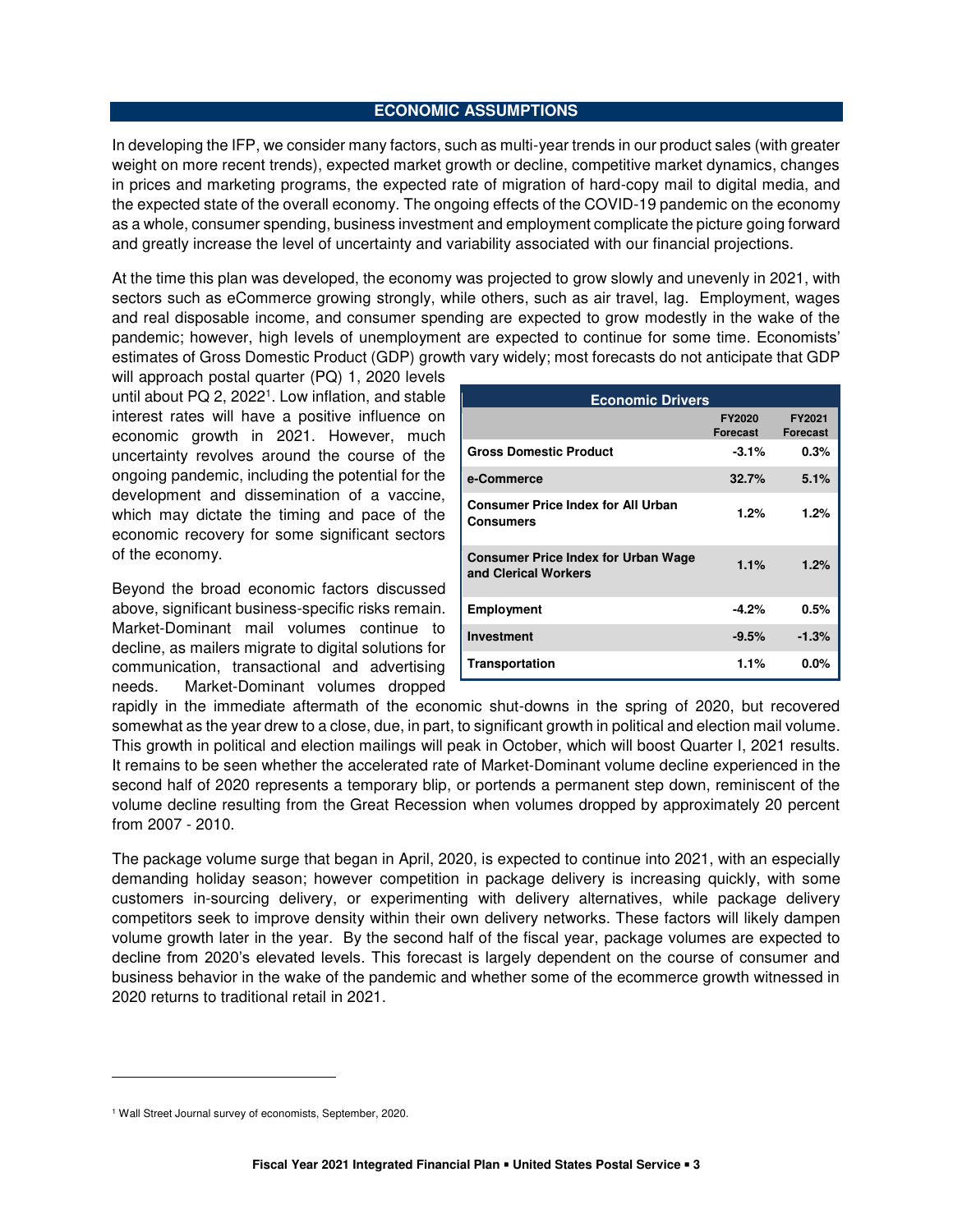## **2021 OPERATING PLAN – MAIL VOLUME AND REVENUE**

#### **A. Volume**

The 2021 IFP projects total mail and package volume of 116.0 billion pieces, a decline of 13.2 billion pieces, or 10.2 percent, from 2020.

For First-Class Mail, the IFP projects a decline of approximately 3.0 billion pieces, or 5.7 percent, from 2020, reflecting the ongoing migration of communications and transactions out of First-Class Mail into electronic media. The rate of decline is somewhat exacerbated by the effects of the COVID-19 pandemic and the effects of Census and stimulus check mailings in 2020, which bolstered First-Class Mail volumes in that year. Bill and statement volumes are expected to continue their pattern of modest diversion, as customers increasingly accept bills and statements electronically, often on their mobile devices, and often in response to incentives by companies for making the switch. First-Class Mail single-piece

| <b>Volume</b>         |                                |                              |  |  |  |  |
|-----------------------|--------------------------------|------------------------------|--|--|--|--|
| <b>Billion pieces</b> | <b>FY2020</b><br><b>Actual</b> | <b>FY2021</b><br><b>Plan</b> |  |  |  |  |
| First-Class Mail      | 52.6                           | 49.6                         |  |  |  |  |
| Marketing Mail        | 64.2                           | 54.7                         |  |  |  |  |
| Periodicals           | 4.0                            | 3.6                          |  |  |  |  |
| Shipping and Packages | 7.3                            | 7.2                          |  |  |  |  |
| International         | 0.7                            | 0.5                          |  |  |  |  |
| Other                 | 0.4                            | 0.4                          |  |  |  |  |
| <b>Total Volume</b>   | 129.2                          | 116.0                        |  |  |  |  |

volumes are expected to decline more rapidly, continuing a trend that has been evident for a number of years as consumers and businesses find alternatives.

USPS Marketing Mail volume is expected to decline about 9.5 billion pieces compared to 2020, despite an expected 1.3 billion piece increase in political and election mail in October 2020. The remaining decrease is primarily due to increased competition from electronic media and the ongoing effect of the pandemic. Marketers continue to leverage technology to better target customers and increase their investment in digital advertising at the expense of hard-copy media, and the pandemic appears to have accelerated this trend. The pandemic had an immediate, significant, negative impact on Marketing Mail volumes beginning in mid-March, 2020, although volumes recovered somewhat later in the year, driven by increased volumes of political and election mail. Nonetheless, USPS Marketing Mail continues to provide proven value and return on investment. We intend to continue efforts to further improve the value of USPS Marketing Mail by enhancing it with innovations such as Informed Delivery.

Periodicals volume is expected to decline by approximately 0.4 billion pieces as newspaper and magazine readership continues to migrate to online media, a trend that appears to have accelerated in 2020.

Shipping and Packages volume is expected to decline by 0.1 billion pieces, or 1.4 percent, to 7.2 billion pieces in 2021. The surge in volume generated by the pandemic is anticipated to dissipate in 2021, with volumes for most categories of packages elevated relative to pre-pandemic levels, but lower than their peak in Q3, FY 2020. Volume will also be dampened by increased competition and price increases. First-Class Package Service is expected to continue to show modest growth in 2020, driven by consistent, reliable service and price competitiveness, while Priority Mail and Parcel Select (last mile) volumes are expected to decline due primarily to increased competition and previously announced insourcing strategies by large users of Parcel Select.

International volume is expected to decline by about 0.2 billion pieces, or 31 percent, in FY2021, largely due to the effects of higher, self-declared, rates for Inbound Letter Post small packages that were implemented in July 2020.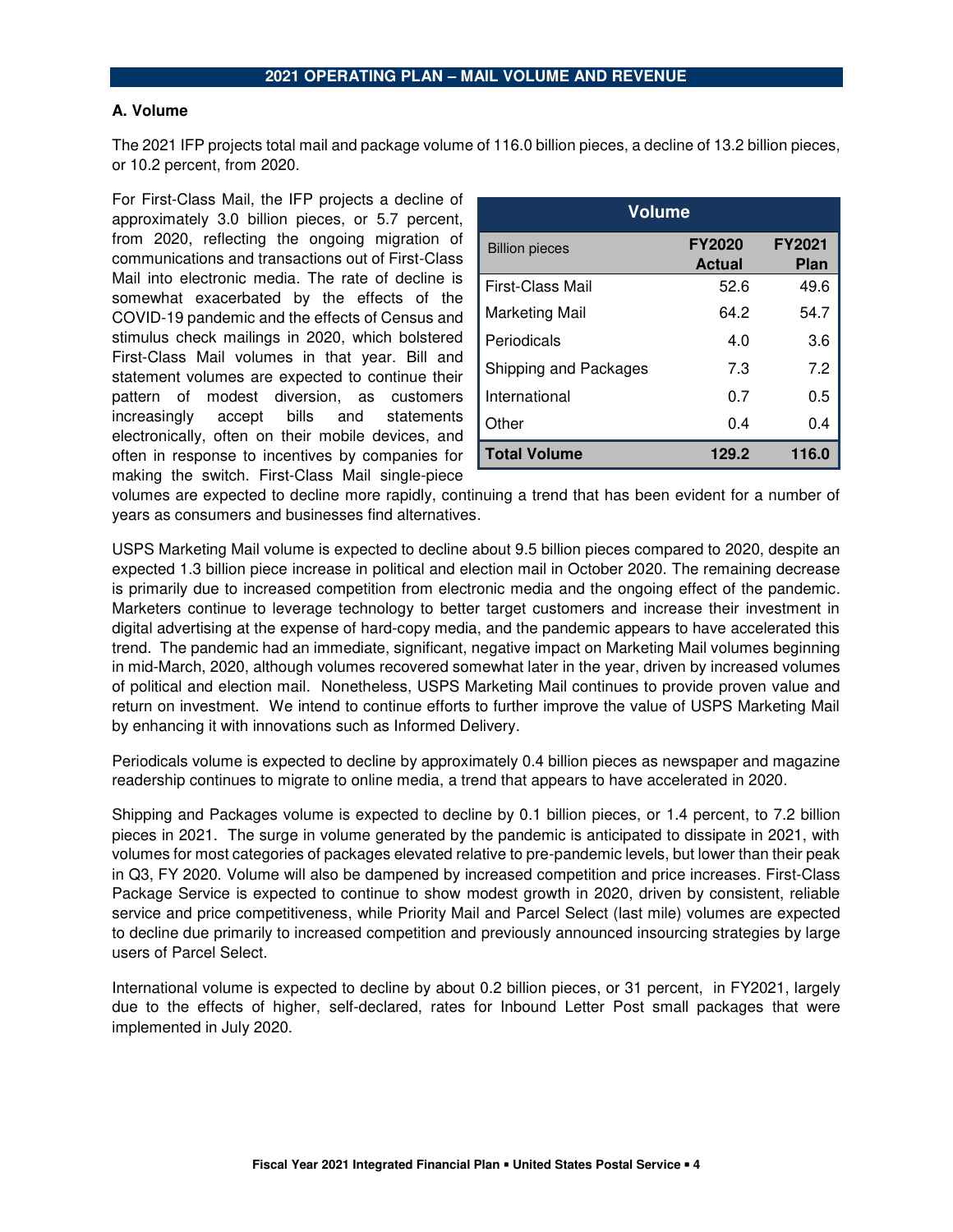# **B. Revenue**

Revenue in 2021 is expected to decrease by \$2.3 billion compared to 2020. This 3.2 percent decrease is

driven primarily by the declines in Market-Dominant mail volume discussed on the previous page. The prices of Market-Dominant products and services are set to increase by approximately 1.5 percent, and the prices of Competitive products and services are expected to increase by an average of approximately 3.8 percent in January 2021.

The continuing decline in mail volume is expected to result in \$3.0 billion less revenue from Market-Dominant products in 2021 than in 2020, as our CPI-capped price increases do not generate enough additional revenue to offset

| <b>Revenue</b>        |                                                                |            |  |  |  |  |
|-----------------------|----------------------------------------------------------------|------------|--|--|--|--|
| In Billions           | <b>FY2021</b><br><b>FY2020</b><br><b>Actual</b><br><b>Plan</b> |            |  |  |  |  |
| First-Class Mail      | 23.8<br>\$                                                     | 22.8<br>\$ |  |  |  |  |
| Marketing Mail        | 13.9                                                           | 12.0       |  |  |  |  |
| Periodicals           | 1.0                                                            | 0.9        |  |  |  |  |
| Shipping and Packages | 28.5                                                           | 29.2       |  |  |  |  |
| International         | 24                                                             | 2.2        |  |  |  |  |
| Other                 | 3.6                                                            | 3.8        |  |  |  |  |
| <b>Total Revenue</b>  | 73.2<br>\$                                                     | 70.9<br>\$ |  |  |  |  |

the volume decline. First-Class Mail and Periodicals revenues are expected to decline by \$1.1 billion. USPS Marketing Mail revenue is expected to decline by \$1.9 billion, due to lower volume.

The continued growth in eCommerce coupled with a 3.8 percent average price increase is expected to generate an additional \$0.7 billion in revenues from Shipping and Packages in 2021. Shipping and packages is an increasingly important component of total Postal Service revenues, and is expected to account for approximately 41 percent of total revenues in 2021. However, as noted previously, Shipping and Packages products are subject to intense competition.

International mail revenues are expected to decline by \$0.2 billion. However, as with volume, there is considerable uncertainty with International revenue, as USPS self-declared rates started in July 2020 for Inbound Letter Post small packages. In addition, the COVID-19 pandemic is expected to continue to impact international commerce in 2021.

Other revenue is expected to increase by about \$0.2 billion, primarily as a result of price increases.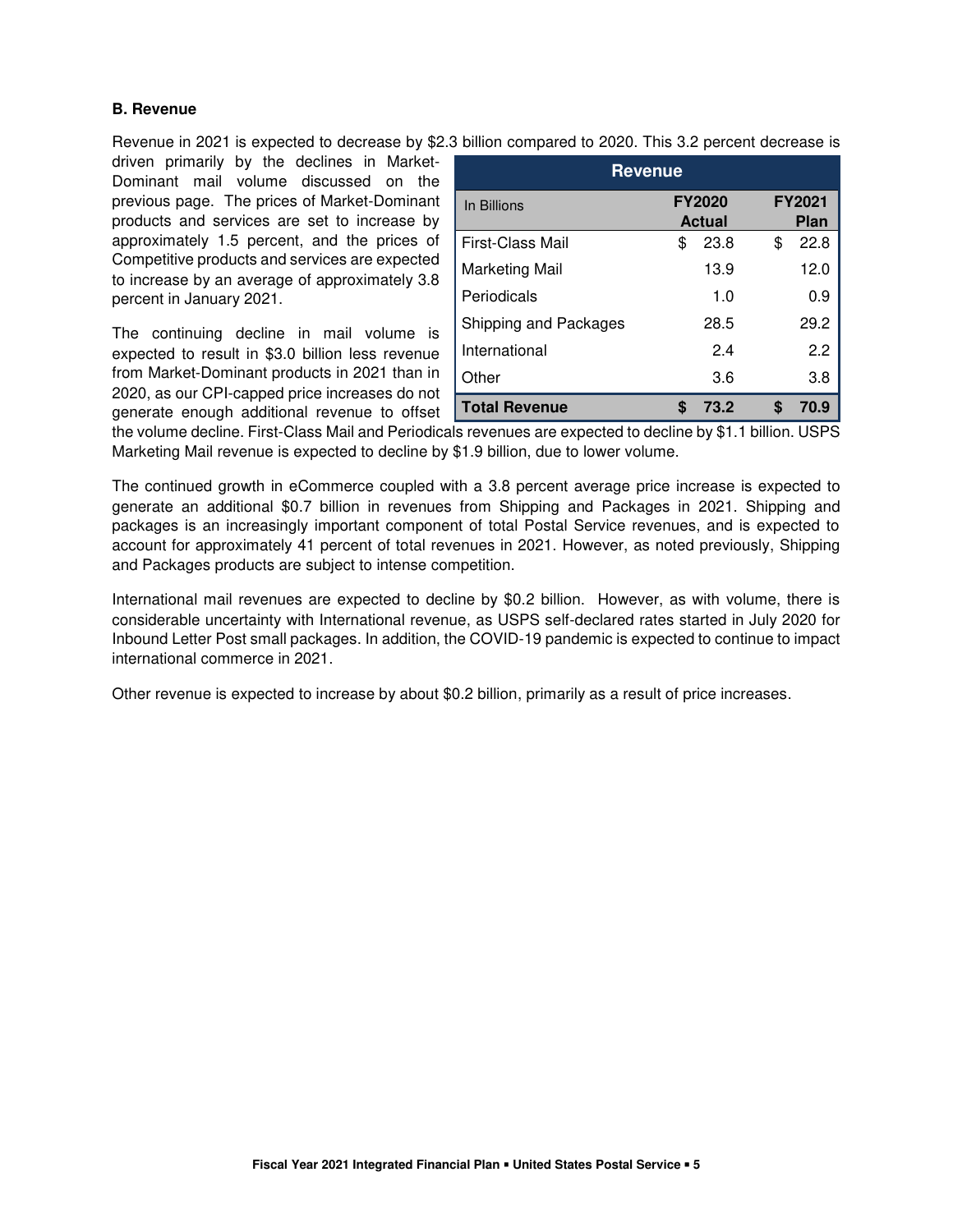#### **2021 OPERATING PLAN – WORK HOURS & EXPENSES**

The 2021 IFP projects total work hours of 1,153 million, a reduction of 21 million compared to 2020, driven by initiatives to improve efficiency and better work hour and complement management efforts implemented in response to lower volumes. These improvements will result in total expenses being reduced below 2020 levels, in spite of contractual wage increases, OPM-mandated FERS contribution increases and inflationary cost increases.

Controllable expenses include salaries and employee benefits, transportation and non-personnel expenses such as rent and utilities and supplies and services. They do not include the amortization of the FERS, CSRS, and RHB unfunded liabilities, and any actuarial

| <b>Statement of Operations</b>                                                                                                                                                                                       |                         |      |    |                |      |  |  |  |
|----------------------------------------------------------------------------------------------------------------------------------------------------------------------------------------------------------------------|-------------------------|------|----|----------------|------|--|--|--|
| In Billions                                                                                                                                                                                                          | FY2020<br><b>Actual</b> |      |    | FY2021<br>Plan |      |  |  |  |
| <b>Salaries and Benefits</b>                                                                                                                                                                                         | \$                      | 50.0 | \$ |                | 49.5 |  |  |  |
| <b>FERS Normal Cost</b>                                                                                                                                                                                              |                         | 3.8  |    |                | 4.1  |  |  |  |
| RHB Normal Cost <sup>1</sup>                                                                                                                                                                                         |                         | 4.0  |    |                | 3.9  |  |  |  |
| Transportation                                                                                                                                                                                                       |                         | 8.8  |    |                | 8.7  |  |  |  |
| Depreciation                                                                                                                                                                                                         |                         | 1.7  |    |                | 1.7  |  |  |  |
| Supplies & Services                                                                                                                                                                                                  |                         | 3.1  |    |                | 3.1  |  |  |  |
| Rent / Utilities / Other                                                                                                                                                                                             |                         | 5.6  |    |                | 5.5  |  |  |  |
| Controllable Expenses <sup>1</sup>                                                                                                                                                                                   | \$                      | 77.0 |    | \$             | 76.5 |  |  |  |
| RHB Normal Cost Actuarial Revaluation & Amortization                                                                                                                                                                 |                         | 0.7  |    |                | 0.9  |  |  |  |
| Workers' Comp. Fair Value and Other Non-Cash Adj.                                                                                                                                                                    |                         | 1.6  |    |                |      |  |  |  |
| FERS Unfunded Liabilities Amortization <sup>2</sup>                                                                                                                                                                  |                         | 1.3  |    |                | 1.4  |  |  |  |
| CSRS Unfunded Liabilities Amortization <sup>2</sup>                                                                                                                                                                  |                         | 1.8  |    |                | 1.8  |  |  |  |
| <b>Total Expenses</b>                                                                                                                                                                                                | \$                      | 82.4 |    | S              | 80.6 |  |  |  |
| 1. Before RHB amortization & actuarial revaluation, non-cash adjustments to workers' compensation liabilities<br>and FERS and CSRS unfunded liabilities amortization, which are excluded from controllable expenses. |                         |      |    |                |      |  |  |  |

and FERS and CSRS unfunded liabilities amortization, which are excluded from controllable expenses.<br>2. This represents the OPM amortization expense related to the Federal Employee Retirement System (FERS),<br>Civil Service Re liabilities. These are based on the invoices from OPM.

adjustments to the RHB normal costs and workers' compensation liability.

Controllable expenses are projected to decrease by \$0.5 billion, or 0.6 percent, in 2021, despite a \$0.3 billion increase in the FERS normal cost, due to higher contribution rates mandated by OPM. Even if planned work hour reductions are achieved, it is possible that increased absenteeism resulting from the pandemic could pressure personnel costs in 2021 by resulting in higher-than-expected overtime or noncareer utilization, as occurred in 2020. Likewise, if package volumes substantially exceed expectations, work hours could increase above planned levels.

Transportation expenses are expected to decrease by \$0.1 billion in 2021. The COVID-19 pandemic has forced us to shift some volume from commercial air carriers to charters, which was the primary driver of the \$0.6 billion increase in 2020 transportation costs. Importantly, the 2021 IFP assumes that commercial air lift capacity will resume full capacity by mid-year; if this is not the case, then it is likely transportation costs will increase above plan. Supplies and services expenses increased by \$0.3 billion in 2020, pressured by unplanned costs for facility cleaning and personal protective equipment to safeguard our employees and customers. Many pandemic-related expenses are expected to continue into 2021, resulting in 2021 supplies and services expenses holding at 2020 levels.

Salaries and benefits expenses are expected to decrease by \$0.5 billion (1.0 percent) in 2020, driven by lower work hours, but partially offset by the FERS normal cost increase of \$0.3 billion, anticipated contractual wage increases and cost of living adjustments, as set forth in our collective bargaining agreements. The addition of an estimated 1.4 million delivery points, compared to 2020 also creates upward pressure on work hours, and therefore to salaries and benefits expense. These cost pressures are offset by the planned efficiency measures expected to result in a 21 million work hour reduction and continued workforce attrition.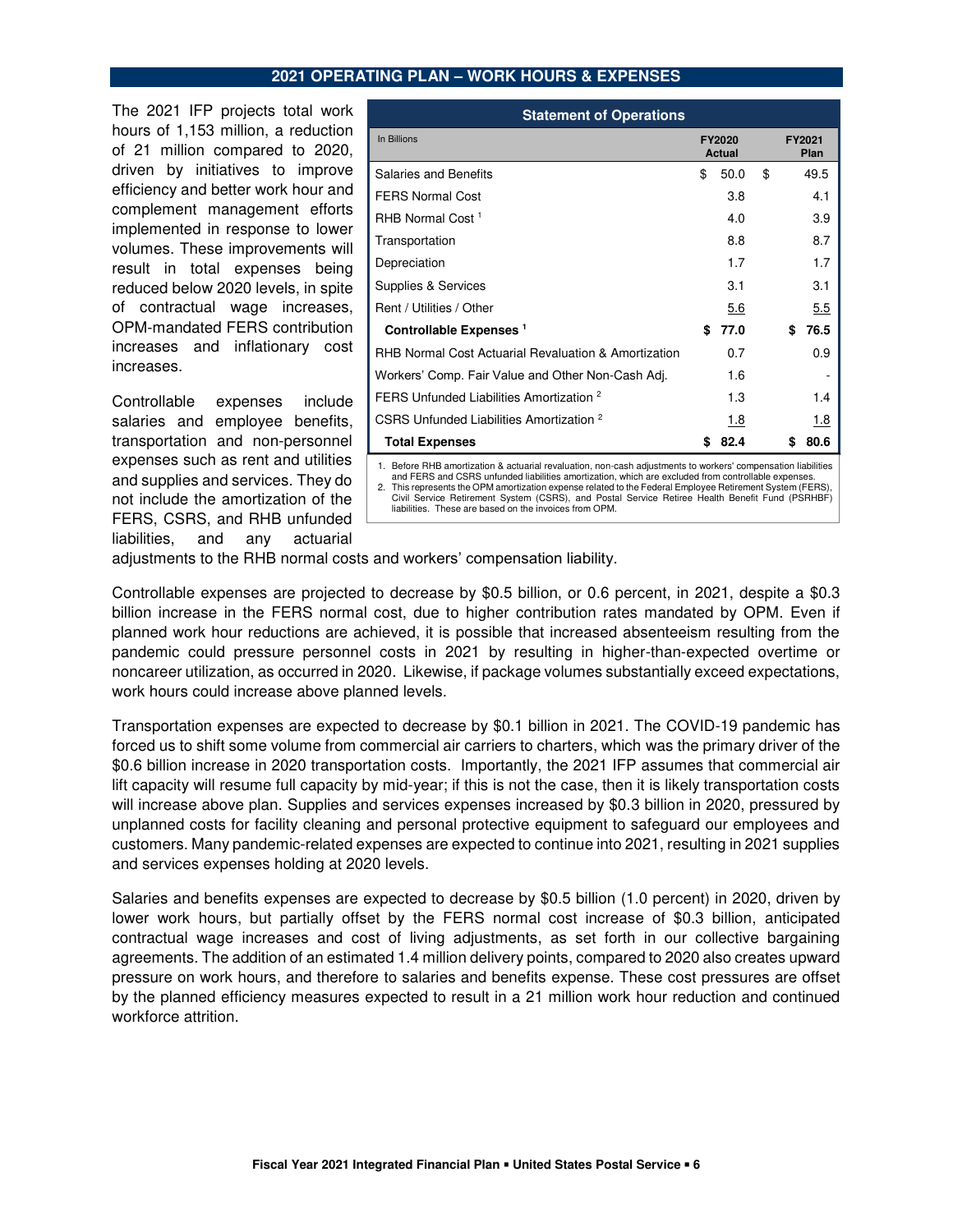## **A. Capital Investments - Commitments**

 The 2021 capital plan calls for capital commitments of \$2.4 billion across four categories. Capital commitments provide a view of future capital obligations that ultimately lead to cash outlays, sometimes over a period of years. For 2021, there are a number of large programs that if approved may require an increase in the capital plan.

| <b>Capital Commitments</b>           |                                                                  |       |               |            |  |  |  |
|--------------------------------------|------------------------------------------------------------------|-------|---------------|------------|--|--|--|
| In Billions                          | 5 - Year Avg.<br><b>FY2019</b><br><b>FY2020</b><br><b>Actual</b> |       |               |            |  |  |  |
|                                      | $(2015 - 2019)$                                                  |       | <b>Actual</b> | <b>IFP</b> |  |  |  |
| <b>Facilities</b>                    | \$0.6                                                            | \$0.9 | \$0.8         | \$1.0      |  |  |  |
| <b>Mail Processing Equipment</b>     | \$0.4                                                            | \$0.4 | \$0.2         | \$0.7      |  |  |  |
| <b>Vehicles</b>                      | \$0.4                                                            | \$0.5 | \$0.5         | \$0.2      |  |  |  |
| IT, Postal Support Equipment & Other | \$0.2                                                            | \$0.2 | \$0.2         | \$0.5      |  |  |  |
| Total                                | \$1.6                                                            | \$2.0 | \$1.7         | \$2.4      |  |  |  |

# **Facilities**

The 2021 capital commitment plan for facilities is \$1.0 billion and represents approximately 42 percent of the total capital commitment plan. These investments are primarily for building improvements, which include repairs and alterations to aging buildings, and facility modifications that are necessary to accommodate current and future operational needs. In addition, a small portion is for construction and building purchases.

# **Mail Processing Equipment**

The 2021 capital commitment plan for mail processing equipment is \$0.7 billion and represents approximately 29 percent of the total capital commitment plan. These investments are focused on increasing productivity and reducing operating costs through the focused deployment of new equipment, improving existing equipment, or making necessary upgrades due to obsolescence of components. These investments will also support service performance for mailers, shippers and package services customers.

## **Vehicles**

The 2021 capital commitment plan for vehicles is \$0.2 billion or eight percent of the total commitment plan. These vehicle investments will replace existing vehicles that are well past their expected useful lives or where replacement is deemed necessary due to high maintenance costs. These investments will also expand the delivery fleet to cover additional rural routes with Postal Service vehicles. The new vehicles, which will consist primarily of delivery vehicles, will have better fuel efficiency and lower maintenance costs than those that are being replaced, which will result in cost savings.

The first Next Generation Delivery Vehicle (NGDV) production purchase is not included within the \$0.2 billion vehicle plan. The Postal Service anticipates awarding the contract(s) for the production phase of NGDV in FY2021.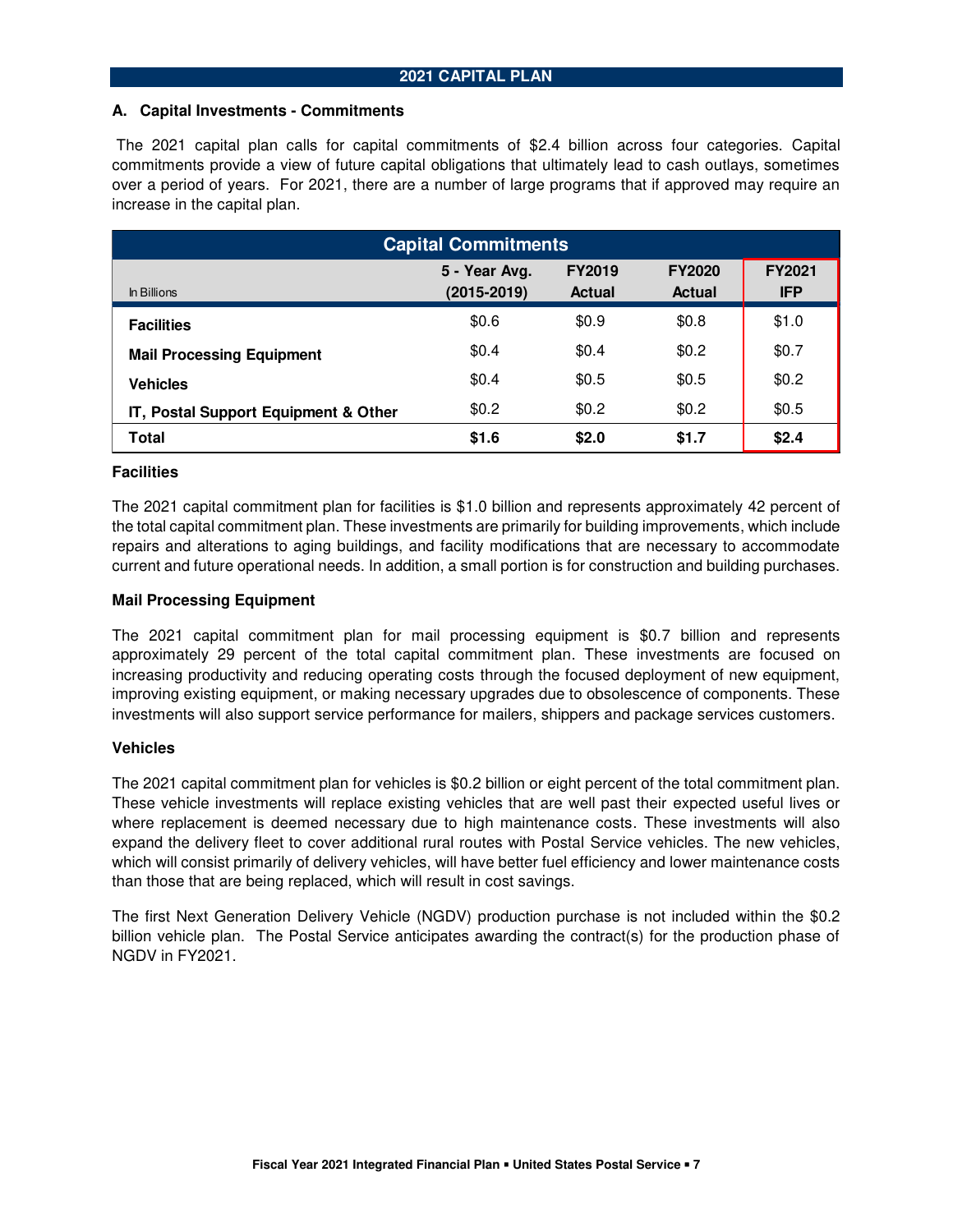# **Information Technology and Postal Support Equipment**

The 2021 capital commitment plan for the information technology (IT) and Postal Support Equipment category is \$0.5 billion, or approximately 21 percent of the total plan. Investments in this category include Cybersecurity-related investments, enhancements to mail scanning and tracking systems, systems updates, as well as upgrades and enhancements to computer hardware, servers, storage systems, and software development.

# **B. Capital Investments - Cash Outlays**

Capital cash outlays are expected to increase by \$0.2 billion compared to 2020, based on the expected timing of 2021 commitments and outlays on previously committed programs. Cash outlays for 2021 are for similar items as described on the prior page for capital commitments.

| <b>Capital Cash Outlays</b>          |                                  |                                |                                |                             |  |  |  |
|--------------------------------------|----------------------------------|--------------------------------|--------------------------------|-----------------------------|--|--|--|
| In Billions                          | 5 - Year Avg.<br>$(2015 - 2019)$ | <b>FY2019</b><br><b>Actual</b> | <b>FY2020</b><br><b>Actual</b> | <b>FY2021</b><br><b>IFP</b> |  |  |  |
| <b>Facilities</b>                    | \$0.5                            | \$0.6                          | \$0.9                          | \$0.7                       |  |  |  |
| <b>Mail Processing Equipment</b>     | \$0.4                            | \$0.3                          | \$0.3                          | \$0.3                       |  |  |  |
| <b>Vehicles</b>                      | \$0.3                            | \$0.3                          | \$0.4                          | \$0.5                       |  |  |  |
| IT, Postal Support Equipment & Other | \$0.2\$                          | \$0.2                          | \$0.2                          | \$0.5                       |  |  |  |
| Total                                | \$1.4                            | \$1.4                          | \$1.8                          | \$2.0                       |  |  |  |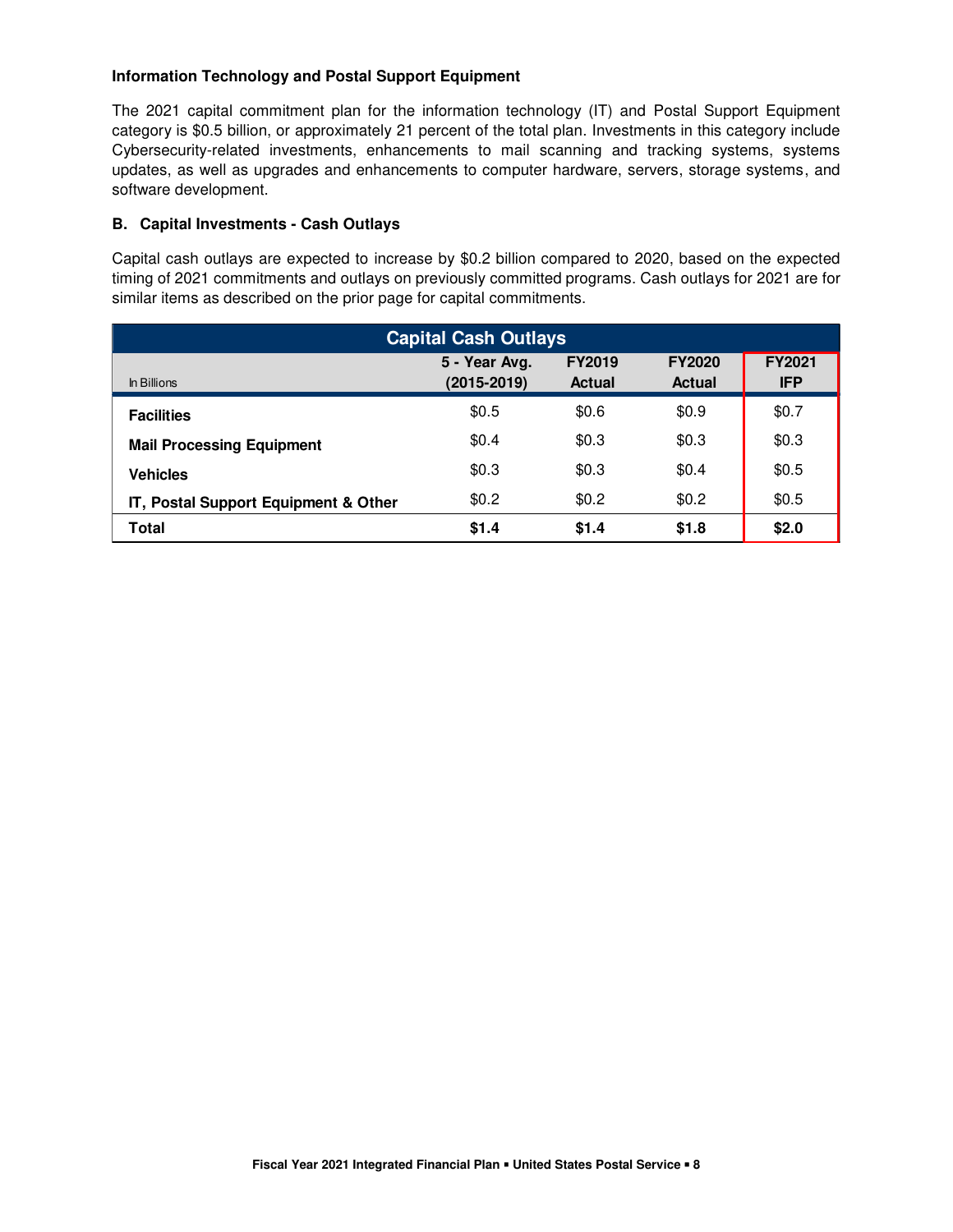## **2021 DEBT LIQUIDITY AND FINANCING PLAN**

We ended 2020 with unrestricted cash of \$14.4 billion and \$14.0 billion of debt. Our total theoretical unrestricted liquidity was \$15.4 billion, consisting of the unrestricted cash and \$1.0 billion of available borrowing capacity (as of October 1, 2020) under our statutory debt ceiling of \$15 billion. This level of liquidity was achieved only by defaulting on payments to the CSRS, FERS and RHB funds totaling \$63.4 billion from 2012 through 2020 and by availing ourselves of the opportunity offered under the CARES Act of deferring \$1.2 billion in employer Social Security contributions through September 30, 2020.

In addition to the \$1.0 billion of remaining borrowing authority available under our normal statutory borrowing authority, the CARES Act authorizes the Postal Service to borrow an additional \$10.0 billion from the U.S. Treasury to fund operating expenses. On July 29, 2020, we announced that we had reached an agreement in principle with the U.S. Treasury on the terms and conditions associated with the CARES Act financing. The agreed-upon terms and conditions must be memorialized in loan documents and conditions satisfied before we will have access to the CARES Act borrowing.

In 2021, we have a scheduled debt repayment of \$3.0 billion in April, 2021. The Board of Governors will review our liquidity situation and projections throughout the year and additional borrowing may be authorized as circumstances dictate. This will allow us to maintain sufficient liquidity to fund day-to-day operations and continue to make essential capital investments.

As shown in the table below, the balance sheet shows the effects of 14 consecutive years of net losses; however, our retirement and RHB programs continue to be relatively well-funded, with the CSRS and FERS obligations both approximately 82 percent funded and the RHB program approximately 36 percent funded.

|                                                          |                     |                     | <b>Balance Sheet as of September 30</b>           |                     |                     |  |  |
|----------------------------------------------------------|---------------------|---------------------|---------------------------------------------------|---------------------|---------------------|--|--|
| <b>Assets</b>                                            |                     |                     | Liabilities                                       |                     |                     |  |  |
|                                                          | 2020<br>(projected) | 2021<br>(projected) |                                                   | 2020<br>(projected) | 2021<br>(projected) |  |  |
|                                                          |                     |                     |                                                   |                     |                     |  |  |
| <b>Unrestricted Cash</b>                                 | \$14.4B             | \$9.6B              | Retirement & Retiree Health Benefits <sup>2</sup> | \$63.4B             | \$71.5B             |  |  |
| Property & Equipment, net                                | \$14.6B             | \$15.0B             | <b>Workers' Compensation</b>                      | \$20.1B             | \$20.1B             |  |  |
| Other (includes approximaately \$0.4B restricted cash)   | \$6.9B              | \$6.9B              | Debt                                              | \$14.0B             | \$11.0B             |  |  |
|                                                          |                     |                     | Accrued Compensation, benefits, and leave 1       | \$4.9B              | \$4.9B              |  |  |
|                                                          |                     |                     | Deferred Revenue <sup>1</sup>                     | \$2.5B              | \$2.5B              |  |  |
|                                                          |                     |                     | Other $1$                                         | \$11.7B             | \$11.6B             |  |  |
|                                                          |                     |                     | <b>Total Liabilities</b>                          | \$116.6B            | \$121.6B            |  |  |
|                                                          |                     |                     |                                                   |                     |                     |  |  |
|                                                          |                     |                     | <b>Total Net Deficiency (on Balance Sheet)</b>    | (\$0.7B)            | (\$90.1B)           |  |  |
| <b>Total Assets</b>                                      | \$35.9B             | \$31.5B             | <b>Total Liabilities and Net Deficiency</b>       | \$35.9B             | \$31.5B             |  |  |
|                                                          |                     |                     |                                                   |                     |                     |  |  |
| Assets and Liabilities of the FERS, CSRS and PSRHBF Fund |                     |                     |                                                   |                     |                     |  |  |
| <b>Assets</b>                                            |                     |                     | Liabilities                                       |                     |                     |  |  |
|                                                          | 2020<br>(projected) | 2021<br>(projected) |                                                   | 2020<br>(projected) | 2021<br>(projected) |  |  |
|                                                          |                     |                     |                                                   |                     |                     |  |  |
| <b>FERS Fund Balance</b>                                 | \$125.7B            | \$130.5B            | <b>FERS Actuarial Liability</b>                   | \$152.6B            | \$158.5B            |  |  |
| <b>CSRS Fund Balance</b>                                 | \$143.8B            | \$137.1B            | <b>CSRS Actuarial Liability</b>                   | \$177.6B            | \$172.2B            |  |  |
| <b>RHB Fund Balance</b>                                  | \$42.1B             | \$39.4B             | <b>RHB Actuarial Liability</b>                    | \$116.6B            | \$120.4B            |  |  |
| Total Assets <sup>2</sup>                                | \$311.6B            | \$307.0B            | Total Liabilities <sup>2,3</sup>                  | \$446.8B            | \$451.1B            |  |  |
|                                                          |                     |                     | <b>Total Net Deficiency (FERS, CSRS, RHB)</b>     | (\$135.2B)          | (\$144.1B)          |  |  |
|                                                          |                     |                     |                                                   |                     |                     |  |  |
|                                                          |                     |                     | <b>Grand Total Net Deficiency</b>                 | (\$152.5B)          | (\$162.7B)          |  |  |
|                                                          |                     |                     |                                                   |                     |                     |  |  |

All retirement and RHB assets are accounted for off the balance sheet. The asset numbers reported here do not include past-due payments. Retirement and RHB liabilities are divided into two parts: Those related to past-due payments by USPS, which are on-balance sheet (\$63.4B in 2020 and \$71.4B in 2021) and the remainder of the liability, which is off-balance sheet (\$383.1B in 2020 and \$379.2B in 2021).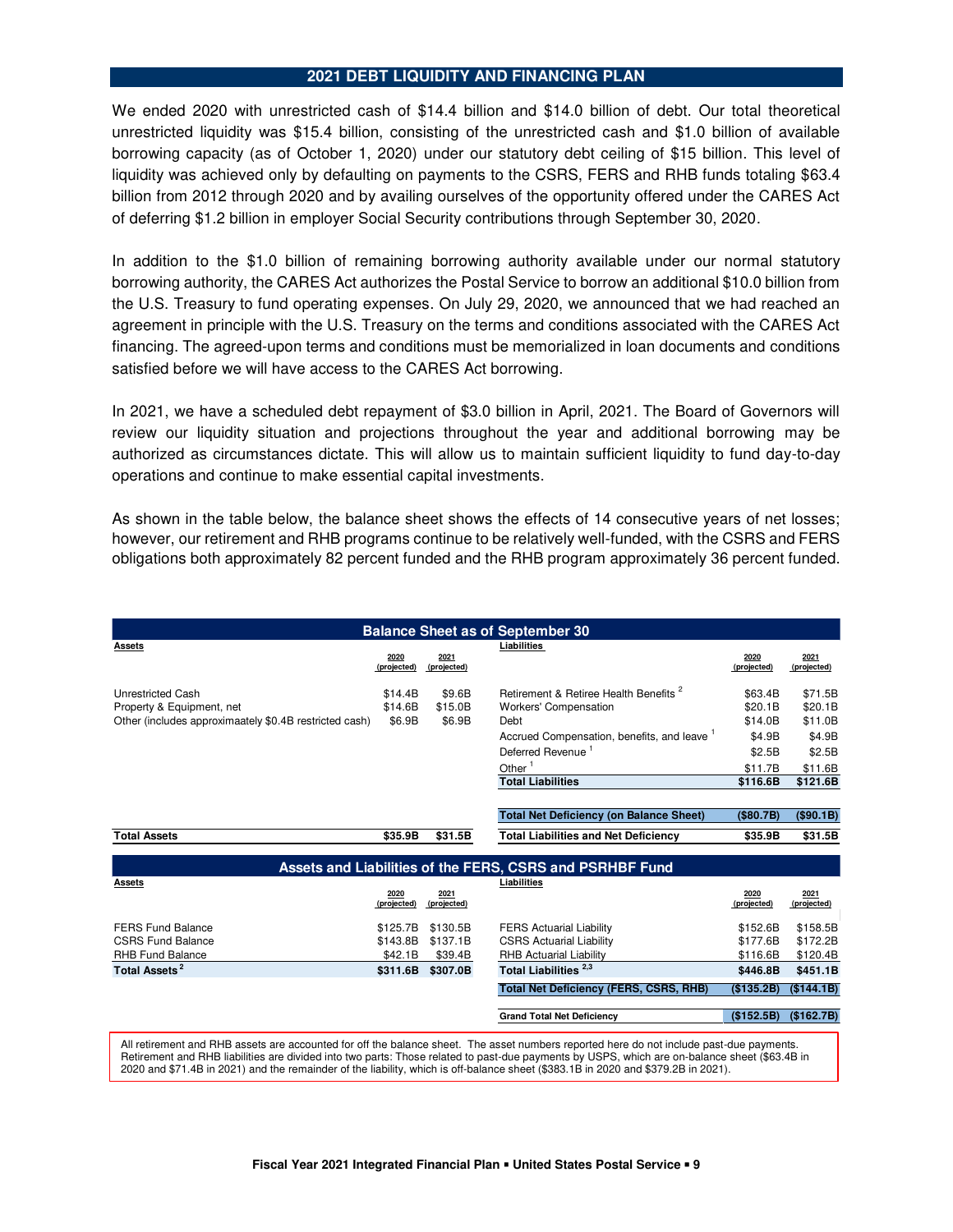Our liquidity position in 2021 will be greatly impacted by the state of the economy, the sustainability of the package volume surge that began in the second half of 2020, and the success of our revenue growth and expense management initiatives. If financial results conform to plan, our year-end 2021 unrestricted cash is estimated to be roughly \$9.6 billion, assuming no new debt is issued and before considering the estimated lump sum payments of approximately \$7.9 billion for CSRS, FERS and RHB due on September 30, 2021. The Board of Governors will decide whether or not to make these year-end payments, based on the facts and circumstances at that time. The year-end cash estimate could also vary up or down by \$300 million depending on cash flow timing differences

Unless there is a fundamental change in our financial condition, we will not have sufficient liquidity to pay down debt, fully fund retirement and RHB obligations, and invest in equipment and technologies to fulfill our statutory mission. We will pursue aggressive management actions, cost reductions, and additional ways to generate revenue in 2021, but will also need legislative and regulatory changes to resolve protracted, structural issues with our pricing and cost structures. Many of the structural reforms needed to ensure longterm viability, such as full integration of RHB with Medicare, can only be achieved with legislative change to our unsustainable business model. It is also necessary for the PRC to confer additional pricing flexibility as part of its 10-year pricing system review, which has been ongoing since 2017.